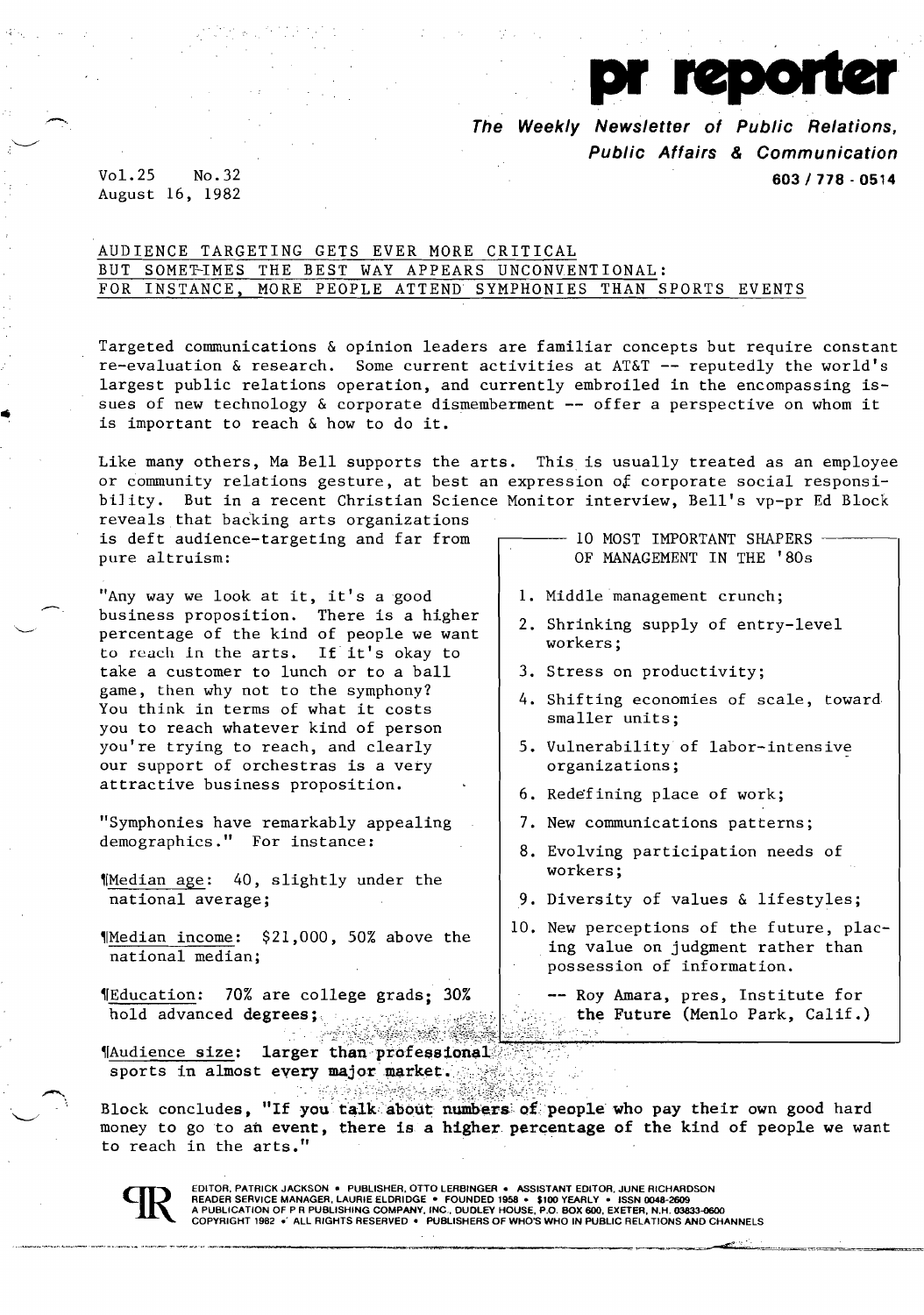"In another seemingly iconoclastic move, AT&T has committed \$10 million to the first national hourlong newscast. But where conventional wisdom for tv use is to go by the numbers, Bell is backing PBS's "MacNeil-Lehrer Report." Tho highly regarded, the program features news analysis & discussion, attracting a select audience of the educated & politically active -- rather than huge numbers of viewers. These people are, however, the ones apt to have impact on important matters such as regulation of communication technology.

"BEHAVIORAL DEMOGRAPHICS" ADDS Factoring economic motivators into population FAMILY ECONOMICS TO POPULATION DATA statistics produces a more useful means of  $FOR$  TARGETING PUBLICS BY MOTIVATION targeting audiences -- a sort of predictive targeting audiences  $--$  a sort of predictive behavioral demographics. Population profiles

are well known: rise of senior citizens, increase in Hispanics, etc. Some of the most important social issues of our time center on the economic functioning of fami-<br>lies. In a special issue of the Journal of Family Studies for June, prime influence In a special issue of the Journal of Family Studies for June, prime influences on economic behavior & attitudes on issues are identified as:

1. Single-Parent Families: By 1990, only the husband worked, accounted for one-fourth of all children under 18 only 33% of all married couples. one-fourth of all children under 18 will be living with one parent only;<br>45% will spend some time in a single-45% will spend some time in a single-<br>parent family. Such families tend to on housework and employment each week have low incomes. Their children are is about the same for husbands and more likely to drop out of school than wives. 47 hours. more likely to drop out of school than children from 2-parent homes. The negative income tax as a solution to the 4. Elderly Nutrition: For those over<br>low income problem suggests that it 65, food is the largest budget item Iow income problem suggests that it  $65$ , food is the largest budget item<br>could improve nutrition and increase and is a greater percentage than for school attendance and grades. The any other age group.

2. Multi-Job Couples: When families 5. The Divorced: Divorced families need additional income they must decide usually suffer a significant reduction whether the husband should take a sec-<br>
ond job or the wife should work. By an antely 1.2 million marriages ended in 1978, the traditional family, in which  $\cdot$ 

## PAYS OFF FOR AMTRAK; extending the mation of the mation of the mation of the mation of the mation of the mation of the mation of the mation of the mation of the mation of the mation of the mation of the mation of the matio

on housework and employment each week

and is a greater percentage than for

mately 1.2 million marriages ended in divorce in the US.

PROMOTING INTERNAL COMMUNICATIONS VEHICLE To get information quickly to employees 1000 CALLS DAILY REACH "NEWSBREAK" -- a direct-dial news service. Employees dial a special number and hear a

I-minute report of the latest Amtrak news. Promoting it is where the fun came in, Ed Meyers, Amtrak's internal comns dir, told prr.

"We launched 'Voice of Today,' a 2-week contest dedicated to the proposition that as long as we're all going to work for a living, we might as well have some fun at it." Contest involved 10 famous persons, each known for some quote or memorable utterance, all liberally rewritten to promote Newsbreak or Amtrak. Tapes were made of professional mimics reading Myers' copy with appropriate sound effects & theme music in the background. Posters & wallet cards with the Newsbreak number were also widely circulated.

"Prizes included a cordless telephone (to call Newsbreak from any location), 2 Amtrak railroad watches or one of IS-dozen glorious orange t-shirts with the Newsbreak logo and telephone number fore & aft. A summer intern has the job of awarding these prizes,by lot among those who submitted correct entries."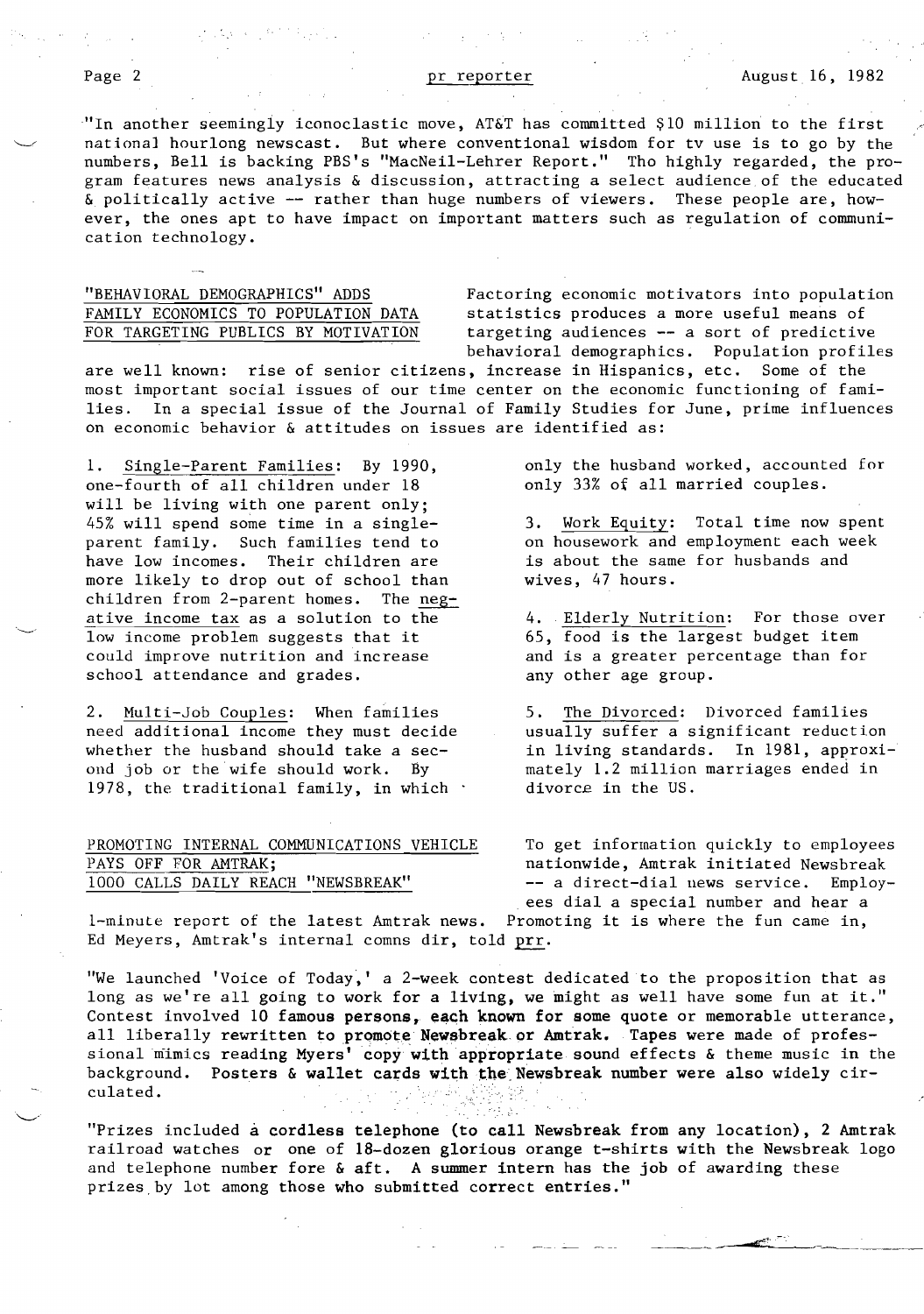Three days after the contest ended, 500 entries were received from Amtrak's 18,000 employees. "Special honors for enterprise went to 2 employees who tried to stuff the box with multiple entries and one poor sod was awarded a t-shirt causa honoris for having, impossibly, missed all 10 names."

Contest entertained & familiarized employees with the news service. Calls now aver-Contest entertained & familiarized employees with the news service. Calls now aver-<br>age between 900-1000 per day. During the contest, 1300-1750 calls were received per<br>week day, 2600 on weekends.

WORK TOWARD A STANDARD DEFINITION "One of the problems we have in the profession OF PUBLIC RELATIONS CONTINUES is a misunderstanding of the meaning of public relations on the part of organizational manage-

. . . .

ment, journalists and some practitioners. My definition is not a short one designed for easy memory. Instead, it stresses the key elements we must get across as a profession if we are to overcome the common perception of public relations as primarily image building & media relations functions," explains Melvin Sharpe of Ball State Univ (Muncie, Ind.). His definition:

### Public relations is the recognition & acceptance of the following principles:

1. The economic & social stability of an org'n is dependent upon the attitudes & opinions of its publics.

2. All people have the right to a) voice opinions on matters which directly affect them and b) receive accurate information about pending decisions relating to them or their welfare.

3. Management of communications is essential to ensure accurate & adequate feedback from internal & external publics to assure the adaptation to change necessary for longevity.

## The practice of public relations involves:

1. Constant evaluation & analysis of the operational environment & its publics.

2. Review & analysis of goals, objectives, policies & procedures to identify lack of harmony hetween the org'n & its publics or social environment, and the potential short & long range effect.

PRSA's project to come up with an "official" definition of public relations is progressing, project leader Elias Buchwald told prr. It has been written, reviewed by members of the advisory cmte and will be discussed at the September board meeting. As Pres. Joe Awad has pointed out, proposing any definition will he controversial. But as Philip Les1y's report on Stature & Role of Public Relations urges, a standard definition is needed.

3. Maintenance of open communications to assure a) mgmt decisions based on accurate & complete information and b) organization's ability to respond & adjust to change as required by societal & environmental conditions.

4. Planning & development of actions designed to project the org'n honestly & *accu*rately in order to earn & maintain support & understanding from publics within its operational environment.